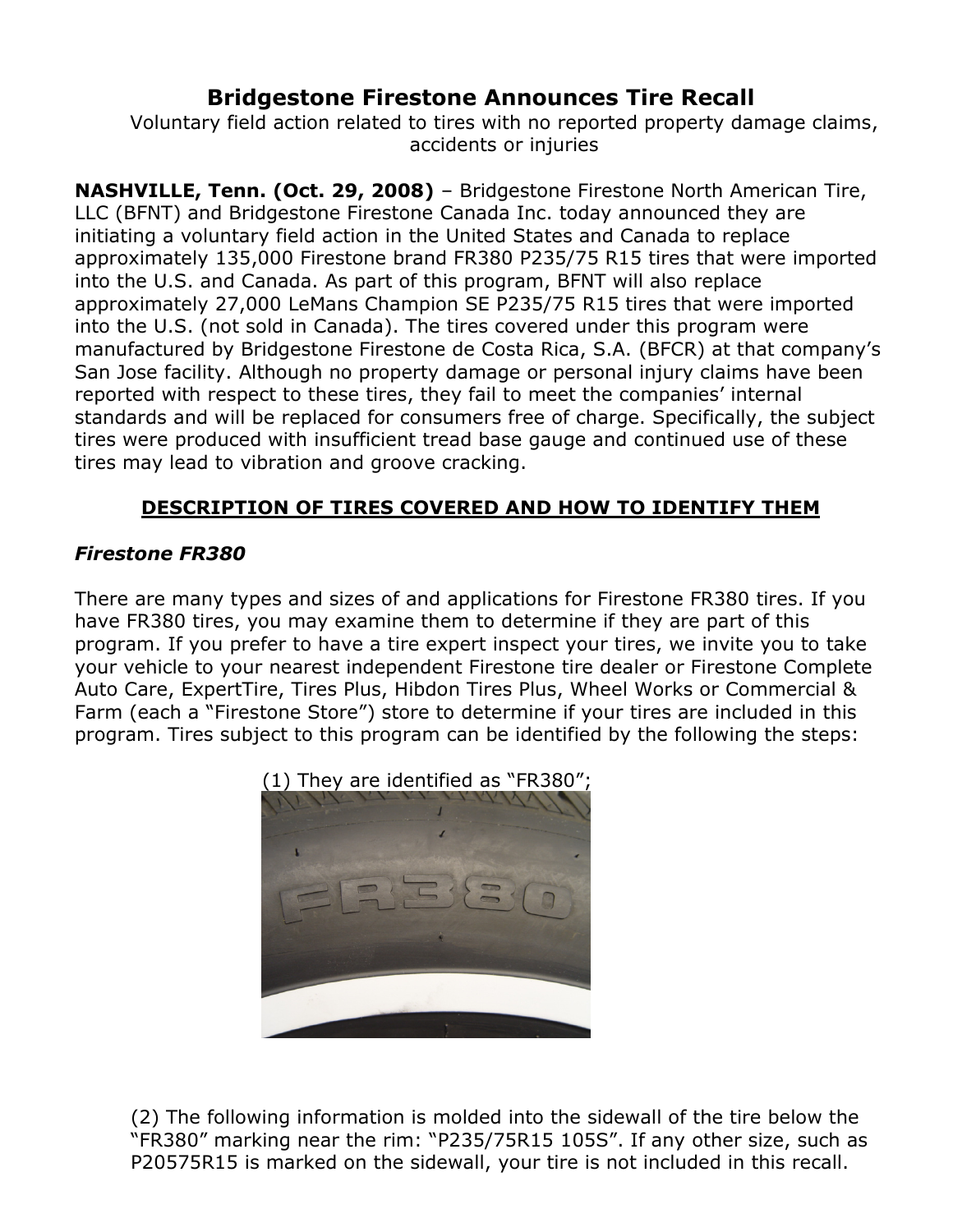

(3) Look for the tire's DOT Serial number. The serial number location is directly after the "DOT" symbol on the sidewall of the tire, just above the rim. Check the full 11-character DOT serial number on the tire's sidewall. If it falls within the following range,

WBHL 380 2306 through and including WBHL 380 3507

the tire is included in the recall.

The last four digits of the 11 character DOT serial number represent the week (01 to 53), and year (00 to 99) that the tire was produced.

If the tire has a partial DOT serial number that appears:

WBHL 380 or WBUL 380

the tire may be included in this recall. You must either look at the opposite sidewall to confirm that the full DOT serial number is within the range above or have a tire professional confirm the full DOT serial number.

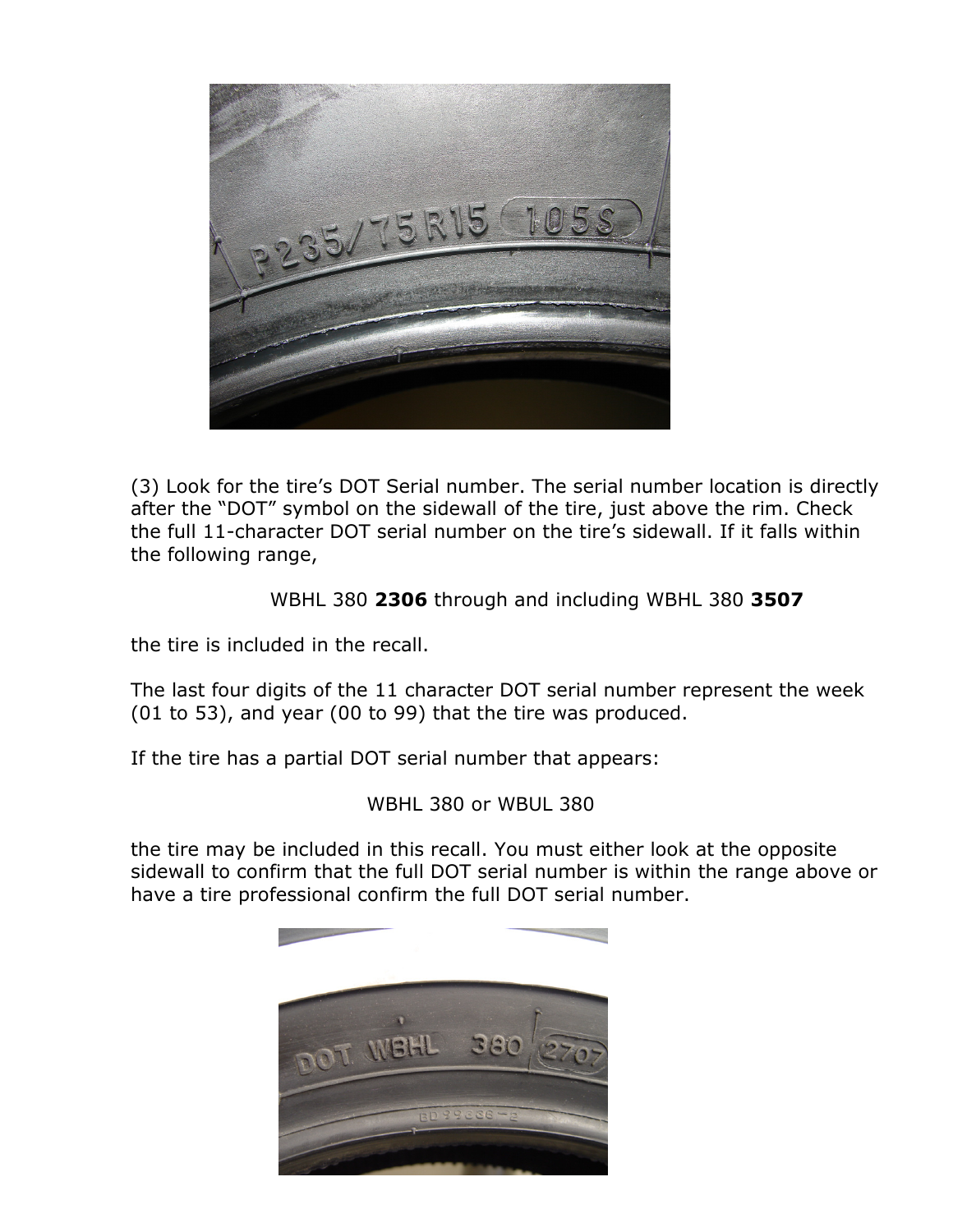(4) If the white stripe side of the tire is mounted to the inside, check the tires DOT serial number on the black sidewall. If the tire DOT serial number matches any of the following serial numbers,

WBHL 380 2306 through and including WBHL 380 3507

the tire is included in the recall.

If the tire has a partial DOT serial number that appears:

WBHL 380 or WBUL 380

the tire may be included in this recall. If you have difficulty identifying the DOT Serial number, please contact your local independent Firestone tire dealer or Firestone Store. You must either look at the opposite sidewall to confirm that the full DOT serial number is within the range above or have a tire professional confirm the full DOT serial number.

#### If your tires meet all of the above conditions, they are covered by this recall.

Please note that this recall does not apply to other types of FR380 tires of different sizes or where the DOT Serial number is different than the ones listed above.

If you have any questions about whether your tires are covered by this recall campaign, contact any independent Firestone tire dealer or Firestone Store. To identify one of these stores near you, call 1-800-465-1904 or visit www.firestonetire.com.

If your tires are covered by this program, or if you need assistance in determining whether your tires are covered, contact any independent Firestone tire dealer or Firestone Store to schedule an appointment. Replacement tires are readily available. In the unlikely event that replacement tires are not available at the store you have contacted, tires will be ordered for you, and you will be notified when your replacement tires are in. Please take this letter and the reply card with you to the store.

## IMPORTANT INFORMATION ABOUT TIRE SAFETY

We remind all consumers to maintain their tires properly, regardless of brand. Proper maintenance includes checking your air pressure at least once a month, rotating your tires, following all warnings and recommendations stated in your owner guide, and operating your vehicle safely.

If you detect irregular tread wear, noise or vibration in your tires, you should immediately have your tires checked by a qualified tire service facility.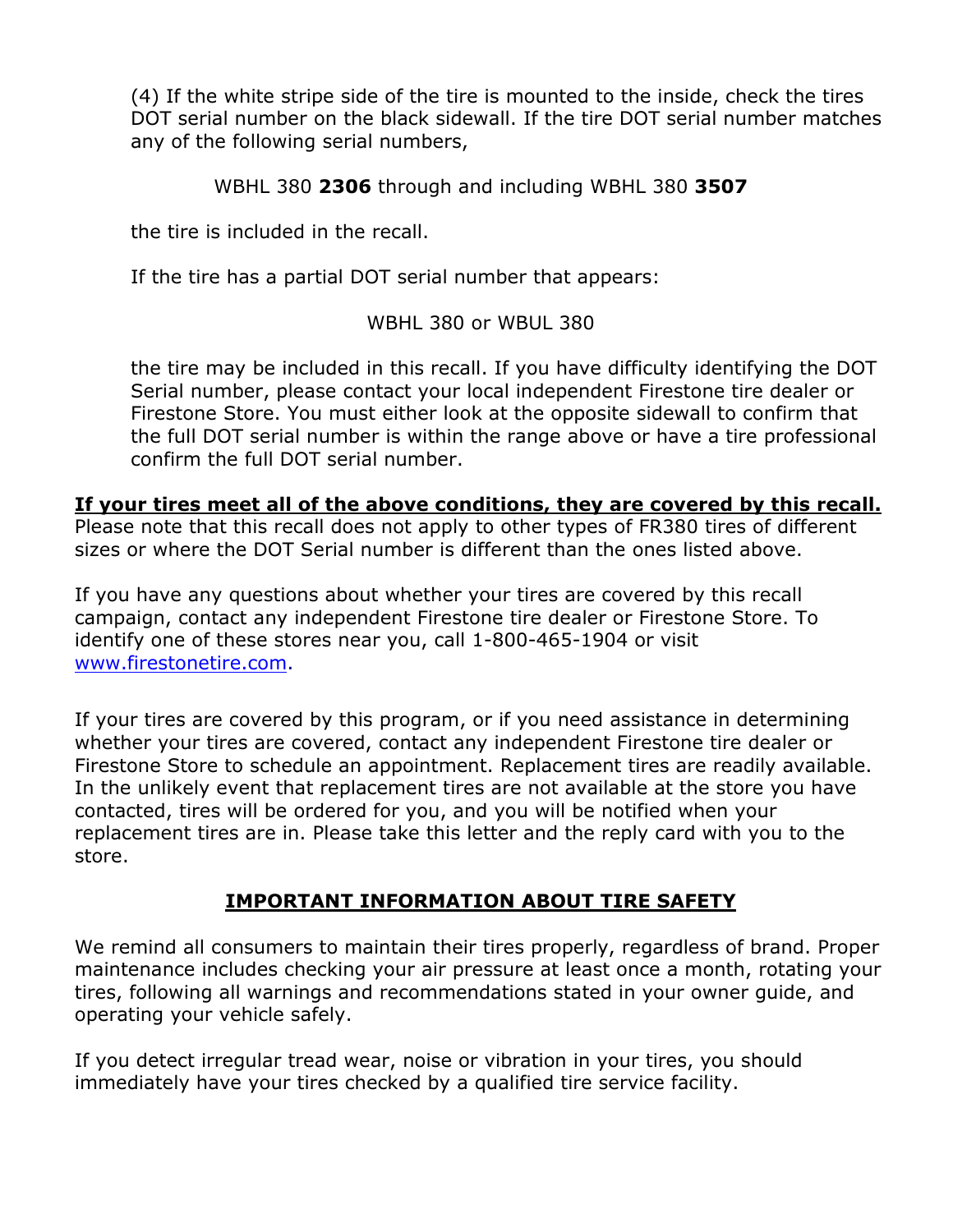## REIMBURSEMENT

If you have replaced a tire that you believe may be covered by this safety campaign at your own expense you *may* be entitled to reimbursement. BFNT will process requests for reimbursement only under the following circumstances:

- You visited a Firestone retailer and you received a pro-rated warranty adjustment (meaning that you paid for only a portion of the cost to have your tire replaced). No requests will be considered if you replaced the tire at a location other than a Firestone retailer.
- You have one of the following items:
	- o a "Bridgestone Firestone Limited Warranty Form;"
	- o a "Firestone Complete Auto Care Invoice" reflecting "Warranty Tire Information" in the body of the invoice or showing a discounted tire sales price; or
	- $\circ$  an invoice from any of the following stores reflecting a discounted tire sales price: ExpertTire, Tires Plus, Hibdon Tires Plus, Wheel Works, GCR or Firestone Commercial & Farm.

The form or invoice must also identify the tire that was subject to the warranty adjustment. No reimbursements can be processed without the above referenced form or invoice and the amount of your reimbursement will be limited to the amount paid by you and reflected on the form or invoice.

• Reimbursements are limited to situations where you paid a portion of the total price of a tire pursuant to a pro-rated warranty adjustment. No reimbursements will be made if your tire was replaced at no charge, nor is there compensation for tires that have been replaced due to puncture, impact damage or other conditions resulting from misuse.

If you believe you are entitled to reimbursement and you have satisfied the conditions identified above, please call BFNT at 1-800-465-1904 for instructions on how to initiate your request for reimbursement.

# EXPIRATION DATE

#### This campaign will expire on March 31, 2009, so it is important that you act as soon as possible, if your tires are covered by this recall campaign.

# PROBLEMS OR CONCERNS

If you have any problems or concerns about this recall campaign, or if your local Firestone retailer does not make the necessary replacements free of charge, please contact our replacement hotline at 1-800-465-1904. You may also contact the Administrator, National Highway Traffic Safety Administration, 1200 New Jersey Avenue S.E., Washington, DC 20590; or call the toll-free Vehicle Safety Hotline at 1– 888–327–4236 (TTY: 1–800–424–9153); or visit the Web site: http://www.safercar.gov.

We regret the inconvenience that this campaign may cause you, but we are certain you will understand our interest in your safety.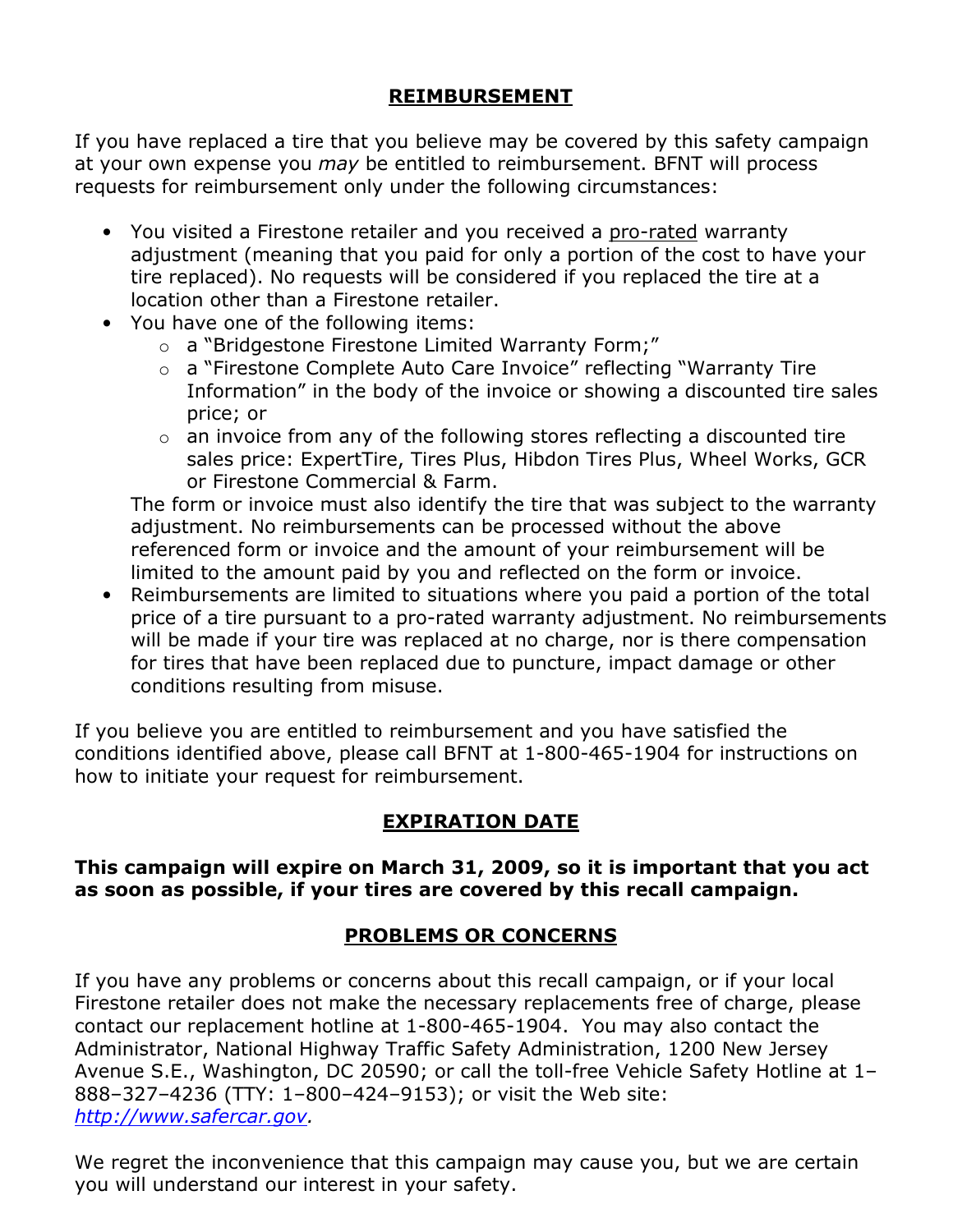## LeMans Champion SE

There are many types and sizes of, and applications for LeMans Champion SE tires. If you have Champion SE tires, you may examine them to determine if they are part of this program. If you prefer to have a tire expert inspect your tires, we invite you to take your vehicle to your nearest independent Firestone tire dealer or Firestone Complete Auto Care, ExpertTire, Tires Plus, Hibdon Tires Plus, Wheel Works or Commercial & Farm (each a "Firestone Store") store to determine if your tires are included in this program. Tires subject to this program can be identified by the following the steps:



(2) The following information is molded into the sidewall of the tire below the "Champion SE" marking near the rim: "P235/75R15 105S". If any other size, such as P20575R15 is marked on the sidewall, your tire is not included in this recall.



(3) Look for the tire's DOT Serial number. The serial number location is directly after the "DOT" symbol on the sidewall of the tire, just above the rim. Check the full 11 character DOT serial number on the tire's sidewall. If it falls within the following range, the tire is included in the recall:

WBHL LC0 2306 through and including WBHL LC0 3506

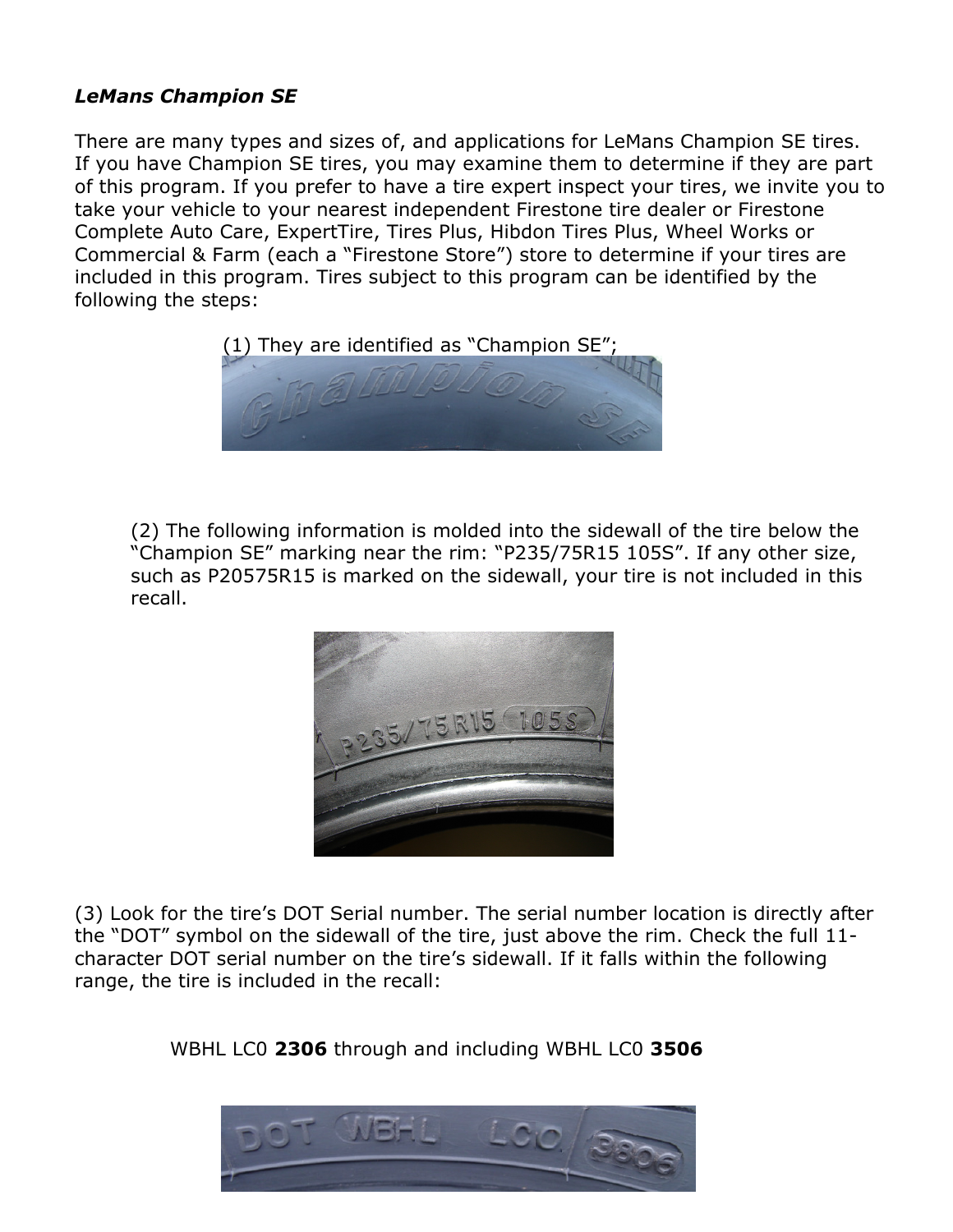The last four digits of the 11 character DOT serial number represent the week (01 to 53), and year (00 to 99) that the tire was produced.

If the tire has a partial DOT serial number that appears:

#### WBHL LCO

the tire may be included in this recall. You must either look at the opposite sidewall to confirm that the full DOT serial number is within the range above or have a tire professional confirm the full DOT serial number.

(4) If the white stripe side of the tire is mounted to the inside, check the tires DOT serial number on the black sidewall. If the tire DOT serial number matches any of the following serial numbers,

## WBHL LC0 2306 through and including WBHL LC0 3506

the tire is included in the recall.

If the tire has a partial DOT serial number that appears:

## WBHL LCO

the tire may be included in this recall. If you have difficulty identifying the DOT Serial number, please contact your local independent Firestone tire dealer or Firestone Store. You must either look at the opposite sidewall to confirm that the full DOT serial number is within the range above or have a tire professional confirm the full DOT serial number.

If your tires meet all of the above conditions, they are covered by this recall. Please note that this recall does not apply to other types of Champion SE tires of different sizes or where the DOT Serial number is different than the ones listed above.

If you have any questions about whether your tires are covered by this recall campaign, contact any independent Firestone tire dealer or Firestone Store. To identify one of these stores near you, call 1-800-465-1904 or visit www.firestonetire.com.

If your tires are covered by this program, or if you need assistance in determining whether your tires are covered, contact any independent Firestone tire dealer or Firestone Store to schedule an appointment. Replacement tires are readily available. In the unlikely event that replacement tires are not available at the store you have contacted, tires will be ordered for you, and you will be notified when your replacement tires are in. Please take this letter and the reply card with you to the store.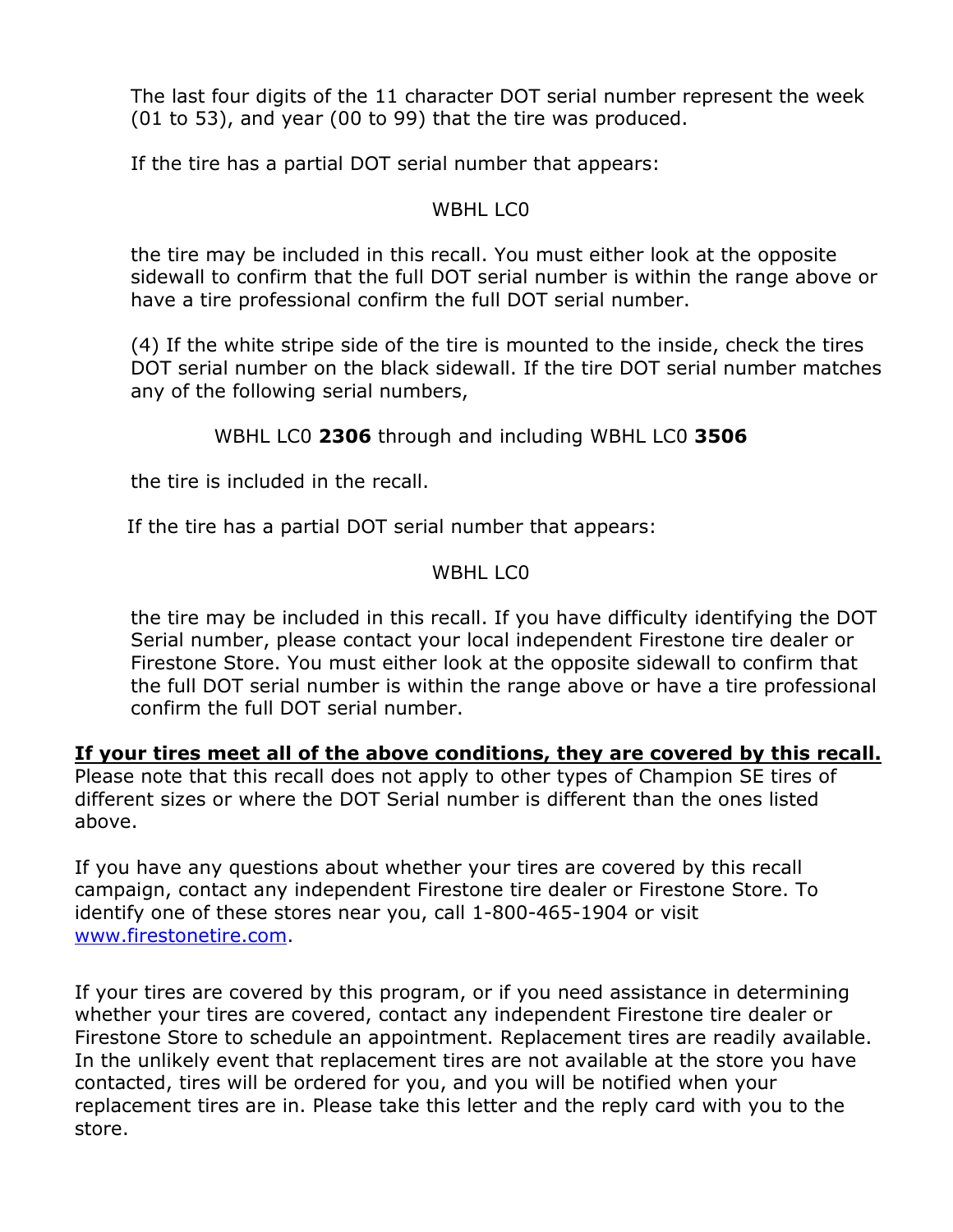# IMPORTANT INFORMATION ABOUT TIRE SAFETY

We remind all consumers to maintain their tires properly, regardless of brand. Proper maintenance includes checking your air pressure at least once a month, rotating your tires, following all warnings and recommendations stated in your owner guide, and operating your vehicle safely.

If you detect irregular tread wear, noise or vibration in your tires, you should immediately have your tires checked by a qualified tire service facility.

## REIMBURSEMENT

If you have replaced a tire that you believe may be covered by this safety campaign at your own expense you *may* be entitled to reimbursement. BFNT will process requests for reimbursement only under the following circumstances:

- You visited a Firestone retailer and you received a pro-rated warranty adjustment (meaning that you paid for only a portion of the cost to have your tire replaced). No requests will be considered if you replaced the tire at a location other than a Firestone retailer.
- You have one of the following items:
	- o a "Bridgestone Firestone Limited Warranty Form;"
	- o a "Firestone Complete Auto Care Invoice" reflecting "Warranty Tire Information" in the body of the invoice or showing a discounted tire sales price; or
	- $\circ$  an invoice from any of the following stores reflecting a discounted tire sales price: ExpertTire, Tires Plus, Hibdon Tires Plus, Wheel Works, GCR or Firestone Commercial & Farm.

The form or invoice must also identify the tire that was subject to the warranty adjustment. No reimbursements can be processed without the above referenced form or invoice and the amount of your reimbursement will be limited to the amount paid by you and reflected on the form or invoice.

• Reimbursements are limited to situations where you paid a portion of the total price of a tire pursuant to a pro-rated warranty adjustment. No reimbursements will be made if your tire was replaced at no charge, nor is there compensation for tires that have been replaced due to puncture, impact damage or other conditions resulting from misuse.

If you believe you are entitled to reimbursement and you have satisfied the conditions identified above, please call BFNT at 1-800-465-1904 for instructions on how to initiate your request for reimbursement.

# EXPIRATION DATE

This campaign will expire on March 31, 2009, so it is important that you act as soon as possible, if your tires are covered by this recall campaign.